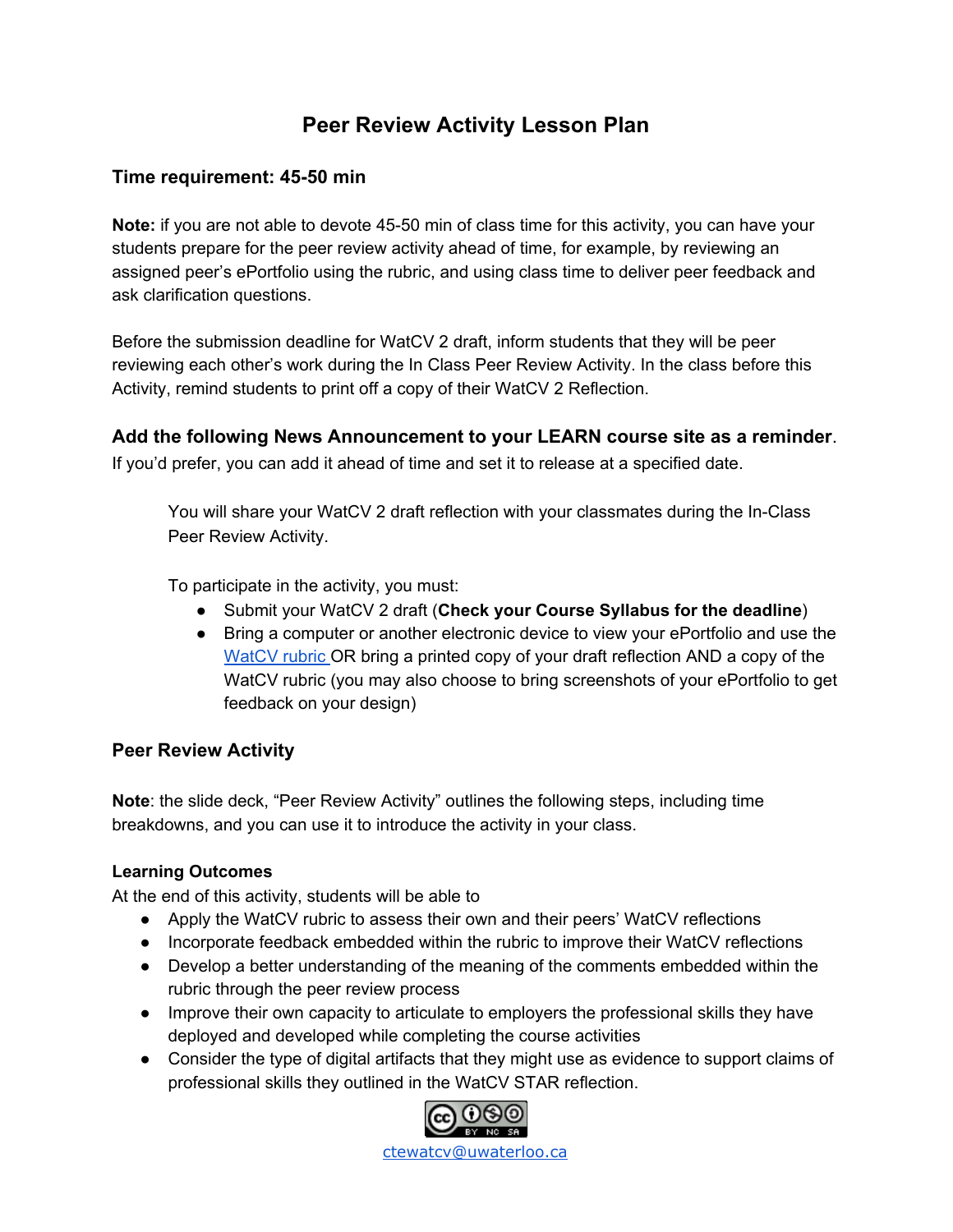In this activity, students use the WatCV rubric to give and receive peer feedback on the WatCV 2 draft submission. They use the feedback they receive to revise and re-submit WatCV 2.

The activity takes 45-50 minutes of in-class time and consists of:

- 1. Instructor introduction to the Peer Review Activity (5 minutes).
- 2. In-Class Peer Review Activity completed by the students (30 minutes).
- 3. Instructor-facilitated Q&A session (10-15 minutes)

## **Introduce the peer review process to the students (5 min)**

This Peer Review Activity takes a total of 30 minutes (15 minutes for each student to read, assess, and give the other student feedback).

- 1. Students find a partner to work with who is sitting beside or behind them (or partners can be pre-assigned).
- 2. Students tell their partner the possible BBI question their reflection could answer (For example, Tell me about a time you handled a group conflict well). Their partner then takes on the role of the employer, and poses the question. The students read aloud their reflection. Doing so helps both students recognize strengths and weaknesses in the reflection.
- 3. They then open the WatCV rubric and use it to assess, and provide feedback to their partner.

#### **Notes**:

- Remind students that they are **taking the role of an employer** while they review the WatCV 2 draft. The employer is interested in learning more about **the skill the student has used to address a particular situation**, **what actions the student has taken** to deploy those skills to address the situation, **why those actions** were taken, and **how those actions** helped address the situation. An option - ask students to tell their partner the BBI question their WatCV response is answering. Their partner will pose the question as though they were an employer asking the question of a potential applicant during an interview. The student will then read the response. This helps both students recognize the strengths and weaknesses inherent in the response. They will notice the difference between a written response, and a verbal response.
- Emphasize that this peer review activity gives each student an opportunity to see an example of work that differs from their own and to apply the rubric to this example. As the groups work together applying the rubric, they deepen their own understanding of what each of the rubric elements means and discover ways to improve their own work.
- Remind students to use the feedback they have received during the peer review activity to revise and resubmit their WatCV Assignment 2 submission to you for grading.